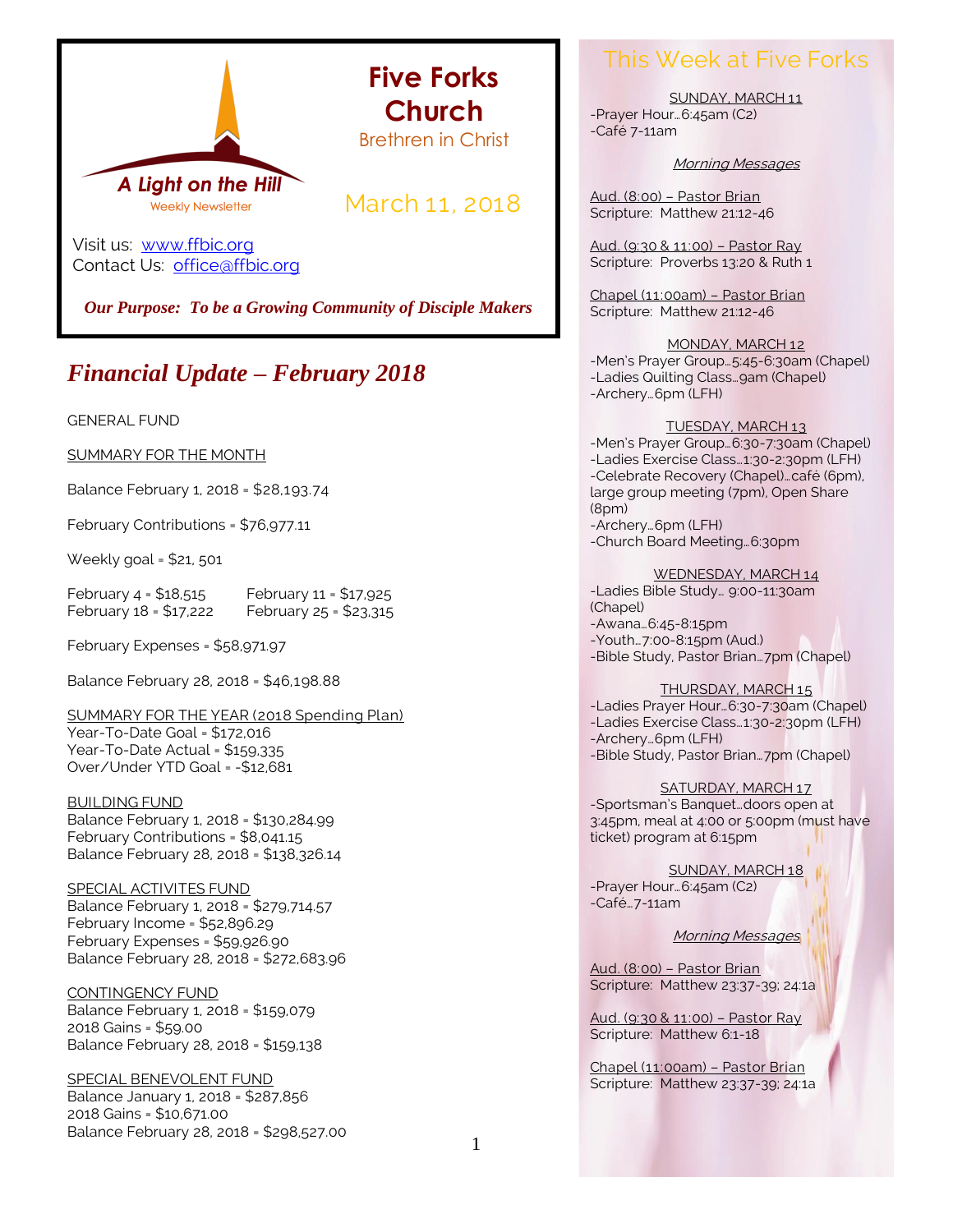Save The Date!

VBS & VBS Jr.

Sunday, June  $10^{th}$  -Thursday, June 14th

We hope you can join us!!



# *Ernie Haase + Signature Sound Coming To Five Forks*



Friday, March 23rd

VIP Doors Open at 5:00 P.M. GA Doors Open at 6:00 P.M. Music Starts at 7:00 P.M.

\$20 General Admission \$35 VIP (includes early access and Artist Q & A)

Tickets are available now at the church office and Sunday mornings in the lower lobby.

About: From its formation in 2003, Ernie Haase has built Signature Sound into one of the most popular and beloved quartets in all of Southern Gospel music. The group has traveled all over the world, offering energy, excitement and encouragement through its powerful brand of gospel music. They continue to gain fans all around the globe with its unique performances and unmistakable four-part harmonies.

## Attendance

ATTENDANCE (March 4)

Sunday's Worship Total = 704 8:00 Auditorium = 160 9:30 Auditorium = 276 11:00 Auditorium = 166 11:00 Chapel = 54 Bible Connection = 17 Nursery (9:30 & 11:00) = 12 Youth (Planet Wisdom) = 19

Total Sunday School = 288

Wed. Eve. (March 7) = 279

#### Food Pantry " Item of the Month" for March:

Canned Fruit

Place donations in the orange tub in the lower lobby.

## **Operation** Christmas Child March:

Socks, T-shirts (no graphics), flip flops, hat (ball caps), underwear (boys & girls)

Place donations in the designated boxes in the lower and upper lobbies.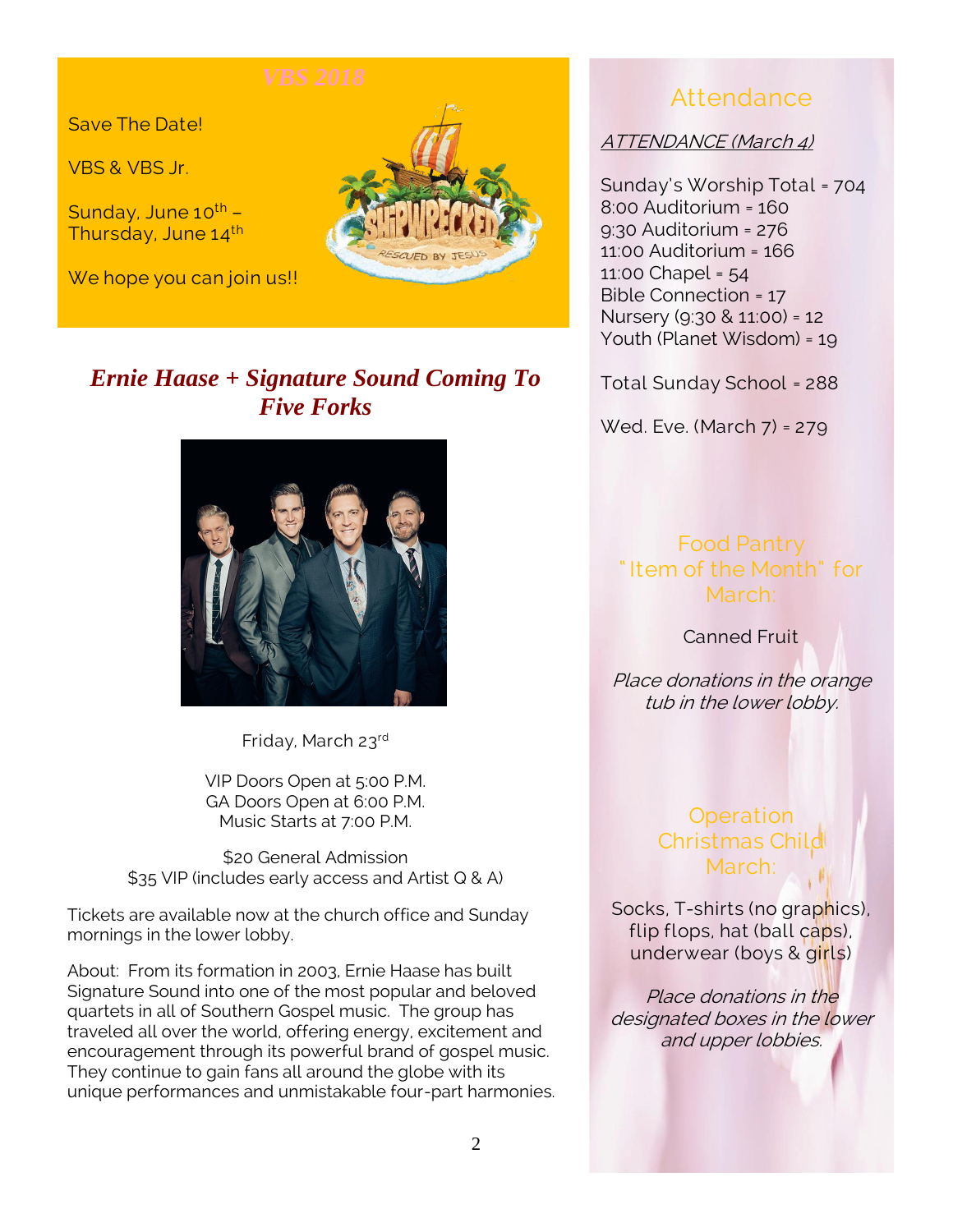# *Sportsman's Dinner Update – Change In Speaker*



Five Forks Archery Ministry Presents…

Kenneth Lancaster – Kenneth has an exceptional reputation in the hunting industry. His background in archery and his work as a guide, videographer, and hunter have enhanced his popularity as a devoted outdoors man. With over 20 years of experience in the Outdoor industry, he has won the hearts and respect of fans of all ages.

Saturday, March 17th

Doors Open at 3:45 P.M.

Food Served in two segments: 4:00 – 4:50 P.M. & 5:00 – 5:50 P.M. Pulled Pork with all the trimmings by Bentwood BBQ

Presentation: 6:15 P.M. (No video-taping permitted)

Several Door Prizes to be Given Away

Tickets: Adults / \$12 – Children under 12 / \$6

Tickets can be purchased at the following locations: Five Forks Church Office or Archery Ministry Member; Hunter's Den, Waynesboro; Keystone Outdoors, Ft. Loudon; Stoneham's Motorsports, Waynesboro



Kids' Trout Fishing Rodeo

Saturday, April 21<sup>st</sup> ... 8am till sunset

Location: 10748 Wayne Hwy. Waynesboro

Cost: \$7/child (Fishing & Fish are free (4 fish limit)

Must pre-register @ [www.eloutdoors.com](http://www.eloutdoors.com/)

Registration includes: T-shirt, Breakfast or Lunch Sandwich & drink, Fish Frying Station, Raffle prizes every 15 minutes, Fish Fillet Station, Bouncy House, Face-Painting

# *Additional ELO Upcoming Events – Mark Your Calendar!*

Hiking Trip - Sunday, May 20<sup>th</sup>

Turkey Shoot – Saturday, June 9<sup>th</sup> & Saturday, June 16<sup>th</sup>

3D Archery Shoot – Saturday, August 25<sup>th</sup> & Saturday, September 8<sup>th</sup>

Family Camping Weekend – Friday, September 21<sup>st</sup> -Sunday, September 23rd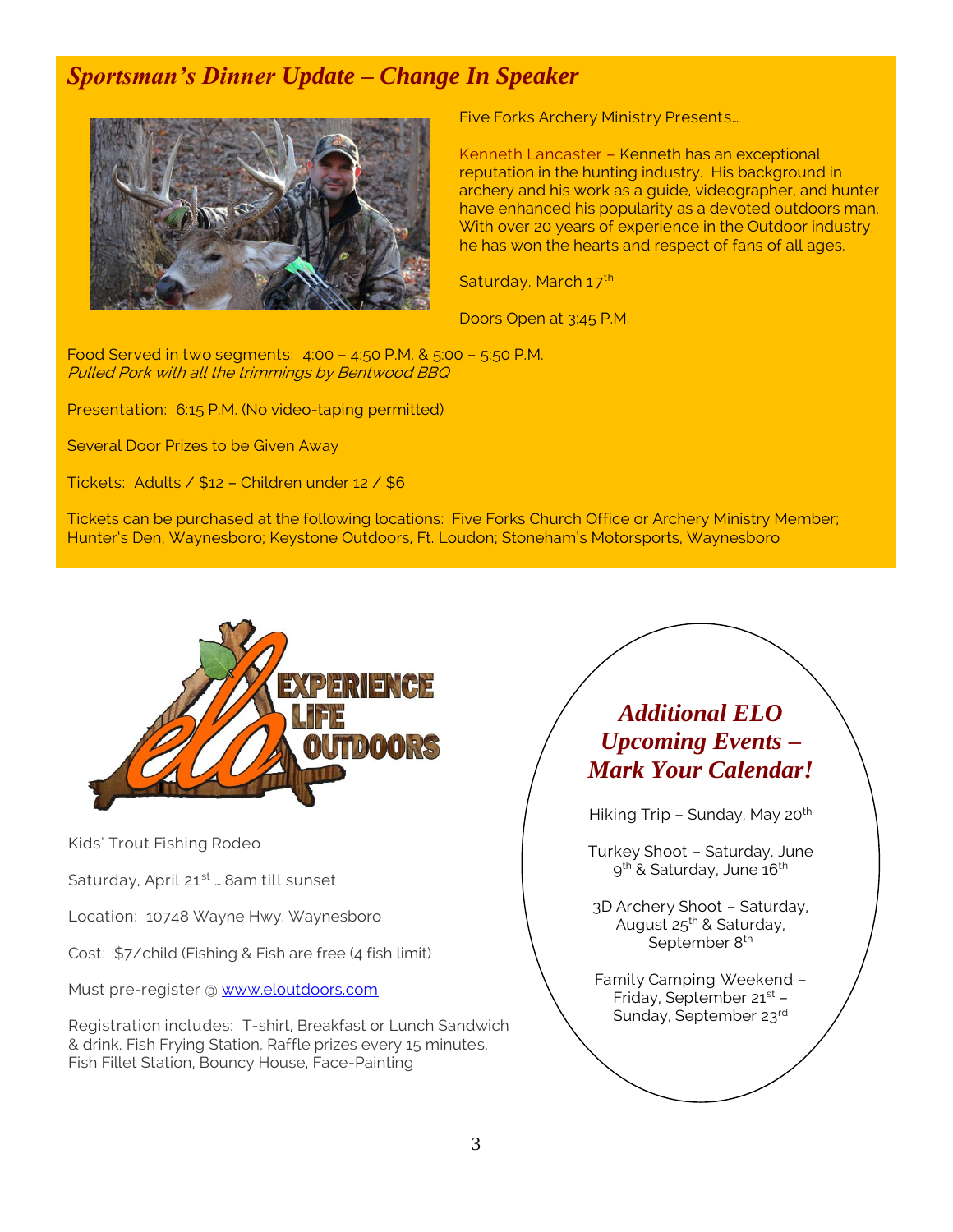

*We express our deepest sympathy to Kelly Shank with the passing of her mother, Pearl Walker on February 27, 2018.* Dear Five Forks Church Family,

# *Experience Life Outdoors - Pie Sale Fundraiser Coming Soon*



April 6th

Cherry, Apple, Blueberry \$10 each

Look for an order form in your church mailbox this week!

*-benefits the ELO Ministry*

## *Alzheimer's Education & Support Group Meeting*

Wednesday, March  $14<sup>th</sup>$  in the Bryson Room at the Colestock Center at Quincy Home…2pm.

Speaker: Jen Holcomb, who is a very engaging, inspiring and knowledgeable. She will be presenting the "Stages of the Brain".



 Carolyn Bumbaugh Rich Peck Pat Scott



I can't thank you enough for all of your love and support during my family's difficult time of my dad's passing. The flowers, cards, thoughts and prayers are so appreciated. I'm truly grateful my family and I have found such a loving and caring church family. Thank you again! With Love,

The Kauffman's – Eric, Amber & Maddox

#### To My Church Family,

Many thanks! I've been touched by your kindness at this time of my brother Tom's passing. One cards said, "You are not alone in your sorrow" and you made that very real. Thank you for all the love and prayers, the cards, the flowers, the caring words, your presence and support. You have been a blessing. -Sue Crowe

#### Dear Church Family,

Thanks to Pastor Bill for having prayer with me on Sunday before my procedure. Also, thanks to Darwin Chamberlin for the phone call. Thank you for the planter and showing that this is a kind and caring church. Again, thank you from the bottom of our hearts!

-Donnie & Cathy Ankerbrand

A big Thank You out to all at Five Forks for the lovely Spring flowers and prayers offered through my unexpected illness. Thank you as well to pastor Brian and Debbie for the hospital visit and prayers. -Kathy Freese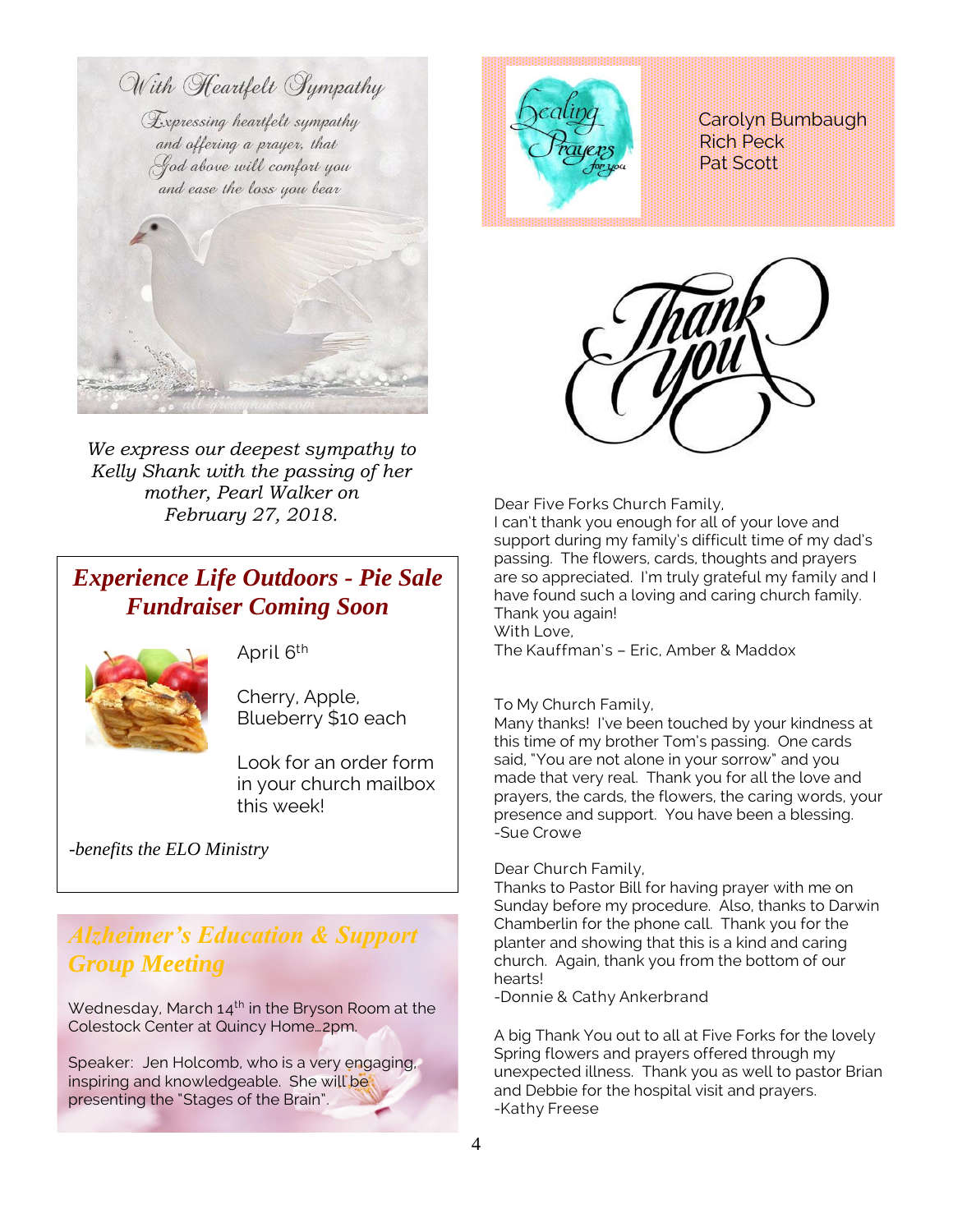# *Bonus Books Available Until April 1st!*

Spring is coming and a Bonus Book to save you money while enjoying springtime is a good idea.

Books for 2018 are still available and still only \$32.00.

The Bonus Book is a good way to save money while enjoying eating out, golfing, going to The Inn at Ragged Edge, Butcher Shoppe, Oak Café, Earls Market, Mario's, Denny's, Paul's Country Market, buying groceries, or to shop at the outlets... and even save money on your dry cleaning.

Profits are used for construction projects for Five Forks Church.

Harrisburg Area books can be obtained if you contact Rhetta Martin at 717-597-8675.

Please let Rhetta Martin know if you would like to see a book or purchase one. Books are also available at the church office.

We will be closing out the books April 1, 2018...

### *Camp Joy El Work Days*



This Spring, we invite you to be a part of something bigger. Your help in preparing the campground for summer camp will make it possible for children to connect with God and grow in a relationship with Him!

Scheduled Work Days Are: April  $14^{th}$ May  $5^{\text{th}}$ May 19<sup>th</sup>

8:00am – 12:00pm each day.

Lunch will be provided!

Great opportunity for: Retirees, Scout Groups, Families, Church Groups, Individuals, Community Service.

We will be raking, painting, repairs, cleaning windows, planting, and much more...

If these dates do not work for you, we would love to have you to the camp another time to volunteer and serve with us! Contact Nicole Reeder, Volunteer Coordinator at 717-369-4539 or [nicole@joyel.org.](mailto:nicole@joyel.org)